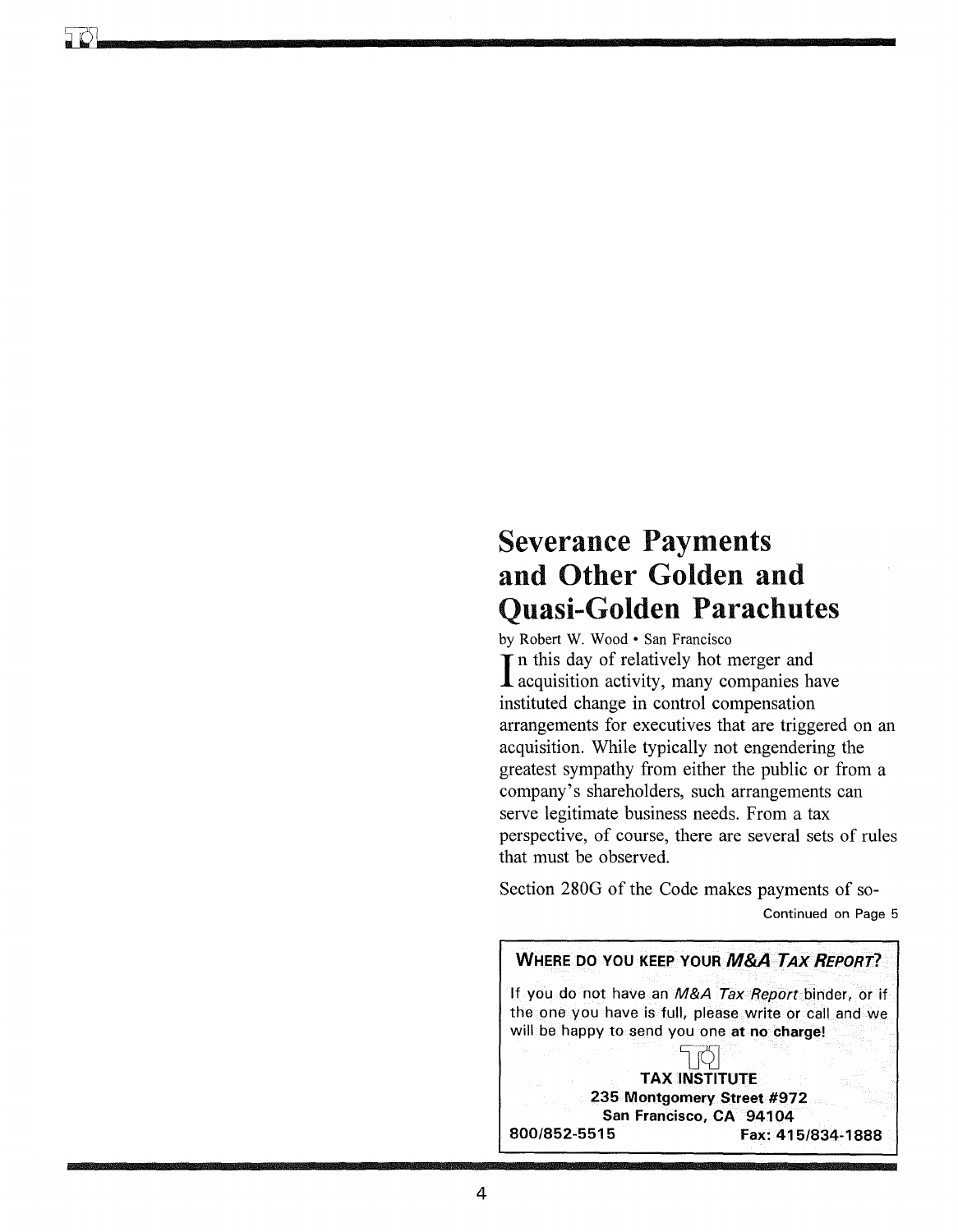## **SEVERANCE PAYMENTS** Continued from Page 4

called "excess parachute payments" nondeductible to the paying corporation. Furthermore, Section 4999(a) imposes a nondeductible 20% excise tax on the excess parachute payments. Between nondeductibility for the payment itself, and a 20% excise tax (that itself is *also* nondeductible) on the payments, the cost of paying such amounts can obviously be quite steep.

To review the basics, this rather harsh regime applies only to "excess" parachute payments. Section 280G defines a parachute payment as any compensatory payment to or for the benefit of a disqualified person (officer, shareholder, key employee or highly compensated person performing personal services for the corporation) under the following circumstances:

- The payment is contingent on a change in the ownership or effective control of the corporation or a substantial portion of its assets, and the aggregate present value of the compensatory payments equals or exceeds three times the base amount; or
- The payment is made pursuant to an agreement that violates any generally enforced securities laws or regulations.

Usually, determining whether something is a parachute payment is relatively easy. Note, however, that a parachute payment generally does not include payments to or from qualified pension and profit-sharing plans, annuity plans and simplified employee pensions. I.R.C. §280G(b)(6).

A parachute payment is considered "excess" if: (1) it is made to a "disqualified individual," generally an easy requirement to meet; (2) the payment is contingent on a change in the control or ownership of the corporation; and (3) the present value of the payment is at least three times the individual's "base amount." This base amount is essentially annualized compensation for the individual for a five-year period ending before the date of the change in control.

It is certainly not a wholly satisfactory solution, but one way of curbing the likelihood that excess parachute payments will be made is to include a savings clause in any compensation contracts and/or enabling resolutions. Such a clause essentially says

that, notwithstanding any other arrangement or commitment, the company will have no liability to pay an excess parachute payment that would incur the wrath of the nondeductible excise tax.

# **Rulings on Parachute Payments**

Quite apart from relying on such savings clauses (which effectively require a determination by the company or its counsel or accountants before checks are cut), there seem to be a significant number of companies that request a ruling on the matter. A recent example is Letter Ruling 9608020.

There, the IRS considered an arrangement calling for severance payments made to executives of an acquired company, as well as amounts paid for vested stock and stock options. The change of control agreements called for the executives of the acquired corporation to receive severance payments, cash for their restricted stock and stock options, payments for post-change services, payments of employee benefits, and payments under benefit plans.

The Service ruled that the payments for the vested stock and the stock options were not nondeductible payments in the nature of compensation under Section  $280G(b)(2)$ . However, the Service effectively bifurcated the payments, ruling that a portion of the payments for unvested stock (that received accelerated vesting contingent on the change of control) did constitute parachute payments. In effect, the Service looked at the difference between vested stock and stock options that would be payable *in any event,* and those that received preferential treatment (not an uncommon occurrence) by reason of the change in control.

It may seem an overly common-sensical conclusion, but it should be comforting to know that in this ruling the Service also noted that the base pay and benefits paid to executives for actual services rendered after the change of control will not be considered parachute payments—to the extent they constitute "reasonable compensation." The obvious meaning from the latter phrase is that some level of scrutiny could be applied as to the reasonableness of payments made for services that are ostensibly rendered to the company post change of control.

What constitutes "reasonable compensation" has Continued on Page 6